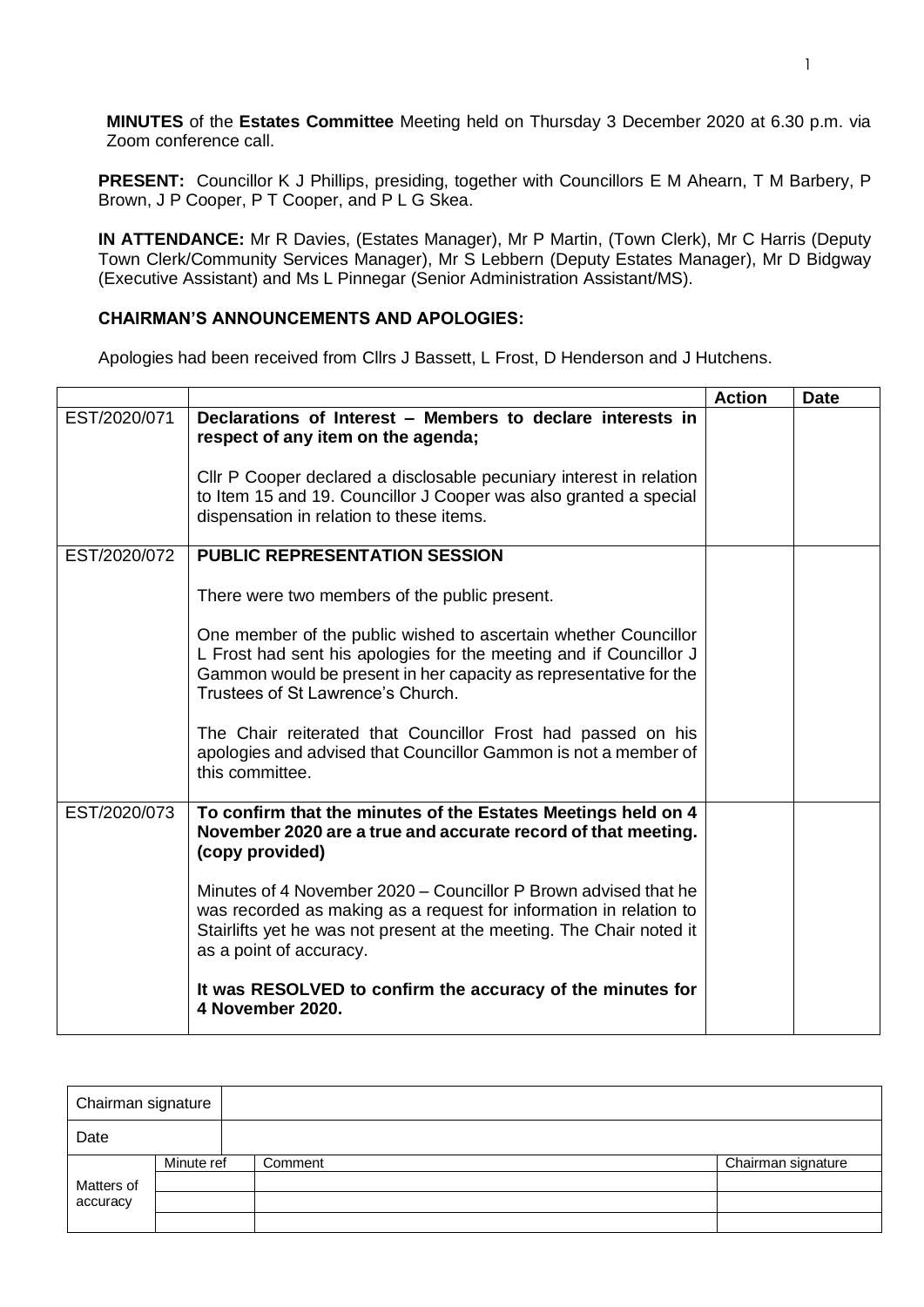|              | The Chair then proposed a change to the order of the agenda by<br>bringing forward Item 15 and 14. This change to the order of<br>business was agreed.                                                                                                                                                                                                                                                                                                |           |  |
|--------------|-------------------------------------------------------------------------------------------------------------------------------------------------------------------------------------------------------------------------------------------------------------------------------------------------------------------------------------------------------------------------------------------------------------------------------------------------------|-----------|--|
| EST/2020/074 | To authorise the sealing of the six month lease for St<br>Lawrence's Church in accordance with Standing Orders item<br>39(a)                                                                                                                                                                                                                                                                                                                          |           |  |
|              | Councillor K Phillips and M Barbery agreed that they would act as<br>signatories for the lease.                                                                                                                                                                                                                                                                                                                                                       |           |  |
|              | Councillor J Cooper abstained from this decision.                                                                                                                                                                                                                                                                                                                                                                                                     |           |  |
|              | It was RESOLVED to authorise the sealing of the six month lease<br>for St Lawrence's Church in accordance with Standing Orders item<br>$39(a)$ .                                                                                                                                                                                                                                                                                                      | <b>TC</b> |  |
| EST/2020/075 | To consider and agree budget setting and allocation of<br>reserves to Projects                                                                                                                                                                                                                                                                                                                                                                        |           |  |
|              | The DTC/CSM gave a comprehensive explanation of the<br>Development Plan Budget Proposals (Revenue & Capitalised)<br>2021-22 and reported that Covid-19 had inflated some of the items<br>on the ledger codes within the budget. He reported that there may<br>be some movement between budgets and reserves once all<br>matters have been considered.                                                                                                 |           |  |
|              | Councillor J Cooper requested a full update on further<br>developments in relation to Coldharbour. The EM advised that the<br>only lease he has been dealing with is the grass cutting lease, in<br>liaison with Cornwall Legal. The Town Clerk commented that he is<br>in discussion with the Solicitors currently regarding Coldharbour<br>and there are a number of issues being explored. He confirmed that<br>the lease has not yet been signed. |           |  |
|              | Councillor J Cooper considered that as a proactive organisation it<br>would be aspirational to try and reduce the budget each year.                                                                                                                                                                                                                                                                                                                   |           |  |
|              | The DTC/CSM advised that there will be Sinking Funds created<br>next year, so there will be more available at this time for any capital<br>asset purchases.                                                                                                                                                                                                                                                                                           |           |  |
|              | The following amendments were proposed:                                                                                                                                                                                                                                                                                                                                                                                                               |           |  |
|              | To combine Hillside and Hillside Park (Former play area)<br>lines to simplify the sheet.                                                                                                                                                                                                                                                                                                                                                              |           |  |
|              | Councillor P Brown commented that he would be happy for the<br>DTC/CSM to continue his work on this and added it is difficult for                                                                                                                                                                                                                                                                                                                     |           |  |

| Chairman signature |            |         |                    |
|--------------------|------------|---------|--------------------|
| Date               |            |         |                    |
|                    | Minute ref | Comment | Chairman signature |
| Matters of         |            |         |                    |
| accuracy           |            |         |                    |
|                    |            |         |                    |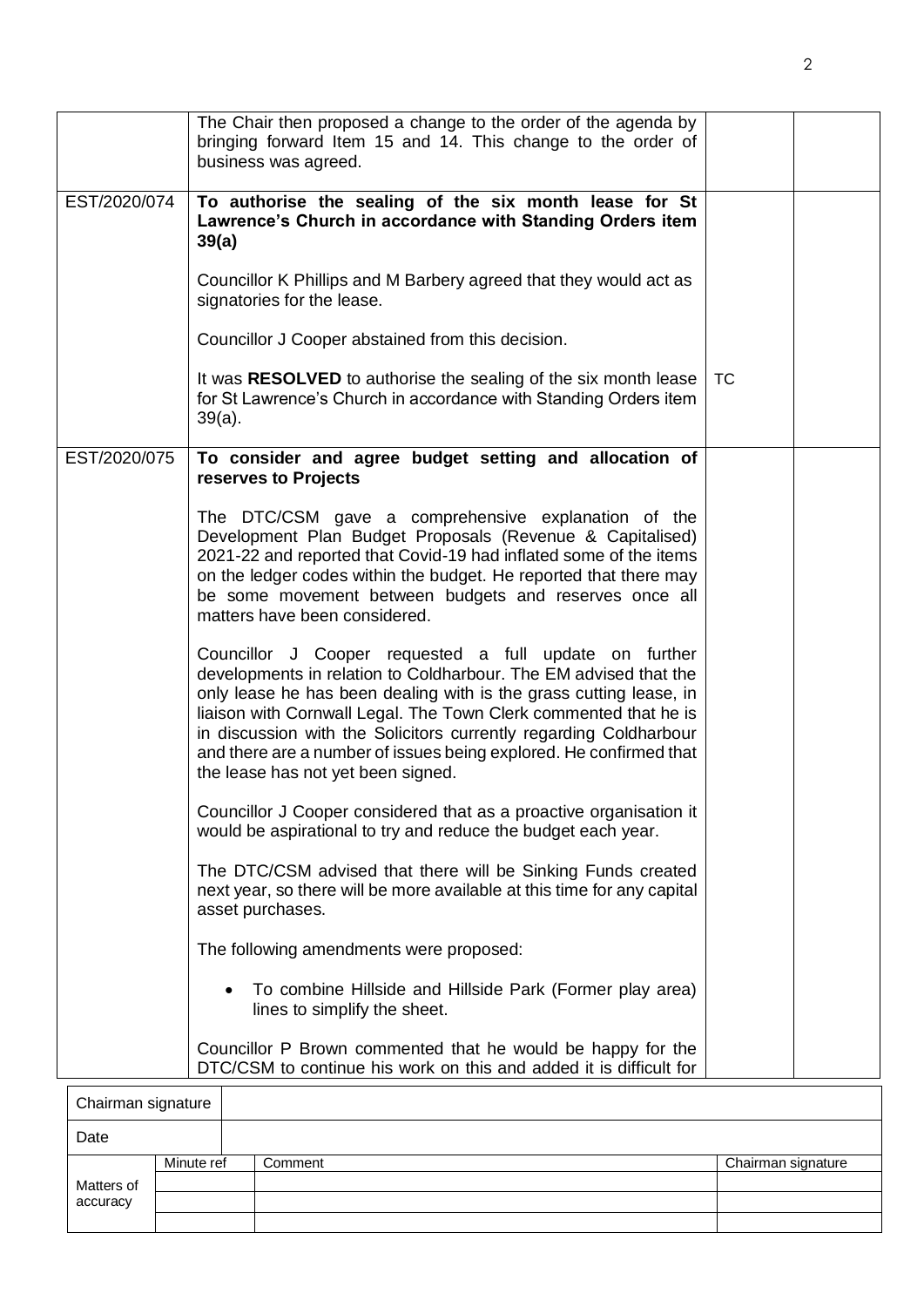|              | Members to have any input on cost centres at this stage as there                                                                                                                                                                                                                                                                                                                                                                        |         |  |
|--------------|-----------------------------------------------------------------------------------------------------------------------------------------------------------------------------------------------------------------------------------------------------------------------------------------------------------------------------------------------------------------------------------------------------------------------------------------|---------|--|
|              | is nothing to compare these figures against.                                                                                                                                                                                                                                                                                                                                                                                            |         |  |
|              | Councillor P Brown queried whether there were any reserves for<br>the Beacon monument and stated that a sinking fund was<br>suggested approximately two years ago. The DTC/CSM advised<br>that money could be moved across from the PID to the Earmarked<br>Reserves for the works to the monument.                                                                                                                                     |         |  |
|              | <b>Summary of Accounts</b> – the DTC/CSM advised that this<br>document will be received by Council every month to make<br>everyone aware of what is being spent and to give control of what<br>is happening.                                                                                                                                                                                                                            |         |  |
|              | <b>Indicative Financial Comparison – the DTC/CSM explained that</b><br>specific projects will be identified and taken into consideration at<br>budget setting and the format of this chart will enable you to<br>evaluate the proportion of expenditure at a quick glance.                                                                                                                                                              |         |  |
|              | It was RESOLVED to agree budget setting and allocation of<br>reserves to Projects as set out.                                                                                                                                                                                                                                                                                                                                           |         |  |
|              | It was also RESOLVED that the DTC/CSM would provide a training<br>session for Members in the new year to answer any queries in<br>relation to the budget setting process. A new folder would be added<br>to Dropbox to include all budgets spreadsheets for each committee.                                                                                                                                                             | DTC/CSM |  |
| EST/2020/076 | To review any actions from the previous minutes (see<br>appendix 1)                                                                                                                                                                                                                                                                                                                                                                     |         |  |
|              | Item 6 – To obtain quotations for electric cable installation in<br>Priory Park for Skate Park and Priory Pond - the EM advised<br>that he had obtained a quote from SSE for the skate park which<br>was in the region of £15,000.                                                                                                                                                                                                      |         |  |
|              | He added that a site visit has also taken place to look at the pond<br>lighting and external sockets for the war memorial and the quote<br>was in the region of £20,000 on top of the original quote for the<br>Skate Park works. The Chair requested that the EM explore options<br>for an organisation to take on the whole project including the<br>planning applications and to include the acoustic fencing for the<br>Skate Park. |         |  |
|              | The EM advised that RTP had provided a quote for £70 per hour to<br>undertake the planning application for the installation of 4 no. 8<br>metre poles at the Skate Park for the lights and undertake a change<br>of condition to put on hold the installation of the acoustic fencing<br>between the former Athelstan House site and the new Skate Park.<br>The EM advised that he was also waiting for a quote from Situate.           |         |  |
|              |                                                                                                                                                                                                                                                                                                                                                                                                                                         |         |  |

| Chairman signature |            |         |                    |
|--------------------|------------|---------|--------------------|
| Date               |            |         |                    |
|                    | Minute ref | Comment | Chairman signature |
| Matters of         |            |         |                    |
| accuracy           |            |         |                    |
|                    |            |         |                    |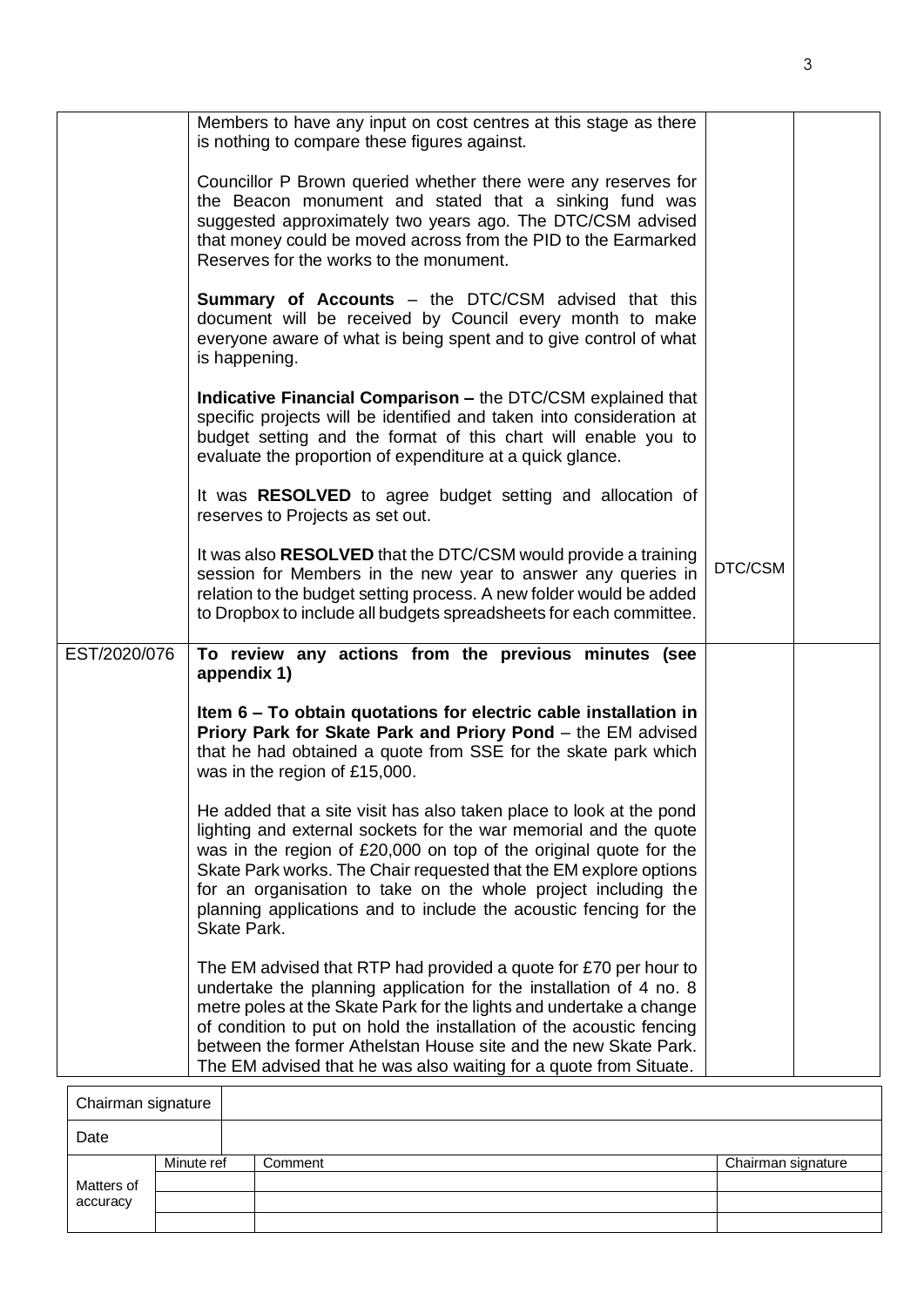| The Chair commented that this matter would need to be referred to<br>the next meeting in January as the three quotes had not yet been<br>received.                                                                                                                                                                                                                                                                                      |            |  |
|-----------------------------------------------------------------------------------------------------------------------------------------------------------------------------------------------------------------------------------------------------------------------------------------------------------------------------------------------------------------------------------------------------------------------------------------|------------|--|
| The EM confirmed that he would seek to obtain a firm quotation<br>from SSE for two separate systems for Priory Park and the Skate<br>Park cabling works and the findings would be reported at the next<br>meeting.                                                                                                                                                                                                                      | <b>EM</b>  |  |
| Item 6 - to provide a bedding planting scheme for<br>consideration at the next Estates Meeting (red/white/blue<br>scheme) – the EM advised there were some issues relating to this<br>matter which would be best discussed in the closed section of the<br>meeting.                                                                                                                                                                     |            |  |
| Item 6 – to provide a planned maintenance schedule for<br>buildings and other areas $-$ the DEM advised that he had<br>prepared a draft document to incorporate annual/monthly/weekly<br>tasks and welcomed any feedback from Members who wished to<br>input. Members thanked the DEM for all his work on this document<br>and felt it would help the Council to be more proactive with tackling<br>maintenance issues into the future. |            |  |
| Councillor P Brown commented that all these issues highlight a lack<br>of professional approach when dealing with matters relating to<br>obtaining planning permissions etc.                                                                                                                                                                                                                                                            |            |  |
| The Chair enquired how the Welfare Unit was progressing. The EM<br>advised that it had been ordered and will be delivered in January.<br>Contactors will be on site to install sewerage and electrics. Orders<br>will be issued by the Town Clerk.                                                                                                                                                                                      | <b>TC</b>  |  |
| Item 6 – to provide a training matrix for all Estates and other<br>staff - the DEM advised that he is updating this list and liaising with<br>other departments regarding their training requirements. He<br>reported that Fire Safety training had previously been arranged but<br>was cancelled in light of Covid-19. Costs for training will be reported<br>at a future meeting.                                                     | <b>DEM</b> |  |
| Item 6 – to instruct Wildish Contractors to carry out repairs to<br>the White Clock Tower. Provide a brief and purchase order for<br>the work in accordance with quote $-$ The EM advised that this<br>work was booked to be carried out in January and was estimated<br>to take approximately one week to undertake.                                                                                                                   | EM         |  |
| Item 7 – to prepare a brief and initiate processes for obtaining<br>expressions of interest from suitable qualified project<br>management contractors on Contracts Finder - The EM                                                                                                                                                                                                                                                      |            |  |

| Chairman signature |            |         |                    |
|--------------------|------------|---------|--------------------|
| Date               |            |         |                    |
|                    | Minute ref | Comment | Chairman signature |
| Matters of         |            |         |                    |
| accuracy           |            |         |                    |
|                    |            |         |                    |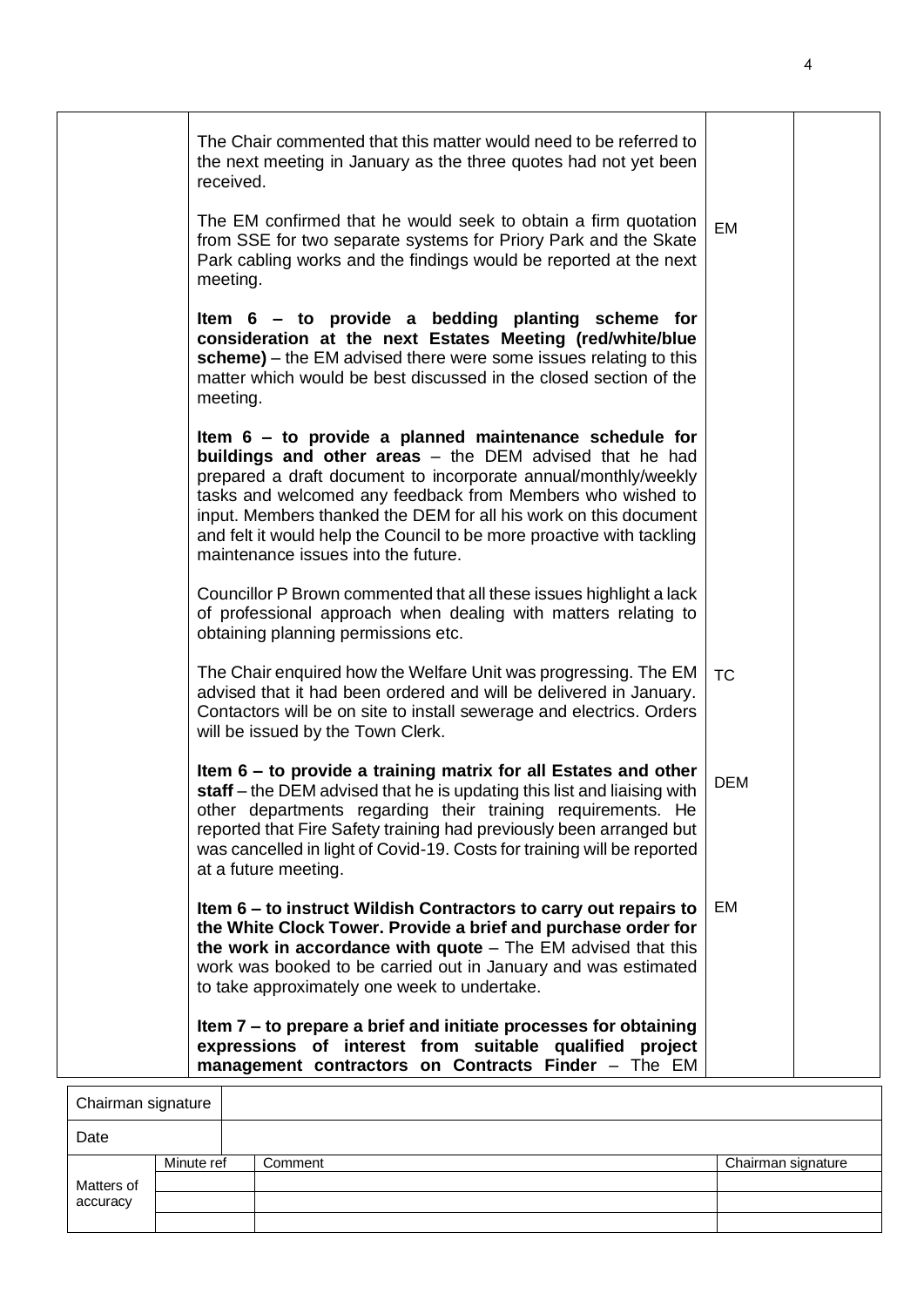| Item 11 – obtain advice on disabled access to Shire Hall, EM<br>and Councillor Skea to work on this matter together $-$ It was<br>confirmed that a meeting has been arranged for Tuesday 8<br>December 2020 at 11.00 a.m. to discuss what is required and                                                                                                                                                                                                                                                                                                                                                                        | EM         |  |
|----------------------------------------------------------------------------------------------------------------------------------------------------------------------------------------------------------------------------------------------------------------------------------------------------------------------------------------------------------------------------------------------------------------------------------------------------------------------------------------------------------------------------------------------------------------------------------------------------------------------------------|------------|--|
| Item 11 – to outsource hanging baskets, request a cost from<br>local suppliers - The EM advised that Bodmin Nursery had<br>provided a quote for just under £600 and that he would proceed<br>with this order.                                                                                                                                                                                                                                                                                                                                                                                                                    | EM         |  |
| Item 9 - Initiate budget setting for Estates costings, estimates<br>for a rolling programme of maintenance and repairs to<br>buildings, open spaces, machinery and equipment, PPE etc -<br>The EM advised that he would need to liaise with the DTC/CSM to<br>explore this in detail.                                                                                                                                                                                                                                                                                                                                            | DTC/CSM    |  |
| It was RESOLVED that this option would be explored by the DEM<br>and quotes would be obtained.                                                                                                                                                                                                                                                                                                                                                                                                                                                                                                                                   | <b>DEM</b> |  |
| Councillor J Cooper suggested exploring the option of a diesel run<br>boiler on a trailer as an interim measure this winter whilst the<br>refurbishment works are carried out.                                                                                                                                                                                                                                                                                                                                                                                                                                                   |            |  |
| Councillor P Brown considered that this work should be<br>incorporated into the main Shire House project. DEM responded<br>that the heating improvements are required at the current time as<br>there are currently staff working in the building without any heating.                                                                                                                                                                                                                                                                                                                                                           |            |  |
| Item 9 – to get contractors out to look at the boiler in Shire Hall<br>and House and report back to next meeting with costs and<br>scoping – the DEM advised that Brewers have suggested getting<br>a specification drawn up to obtain like for like quotations. Cost to<br>undertake inspection of existing boiler, evaluate its condition and<br>expected life, prepare CAD drawings and specification - £550. A<br>further quote was also provided to project manage this work and<br>sign it off at completion. Extensive flue works would also be<br>required as part of these works. Both quotes would be under<br>£1,500. |            |  |
| Following discussion, it was RESOLVED to liaise with Bryan<br>Hammond from HS Associates to arrange a one off meeting to<br>finalise a brief and move the project forward in a timely manner.                                                                                                                                                                                                                                                                                                                                                                                                                                    | <b>EM</b>  |  |
| Councillor P Brown considered that due to the extensive nature of<br>this project it should be referred to an architect rather than a<br>contractor.                                                                                                                                                                                                                                                                                                                                                                                                                                                                             |            |  |
| referred to the Brief and suggested leaving it on Contracts Finder<br>for longer than the 35 days due to the Christmas break.                                                                                                                                                                                                                                                                                                                                                                                                                                                                                                    |            |  |

| Chairman signature |            |         |                    |
|--------------------|------------|---------|--------------------|
| Date               |            |         |                    |
|                    | Minute ref | Comment | Chairman signature |
| Matters of         |            |         |                    |
| accuracy           |            |         |                    |
|                    |            |         |                    |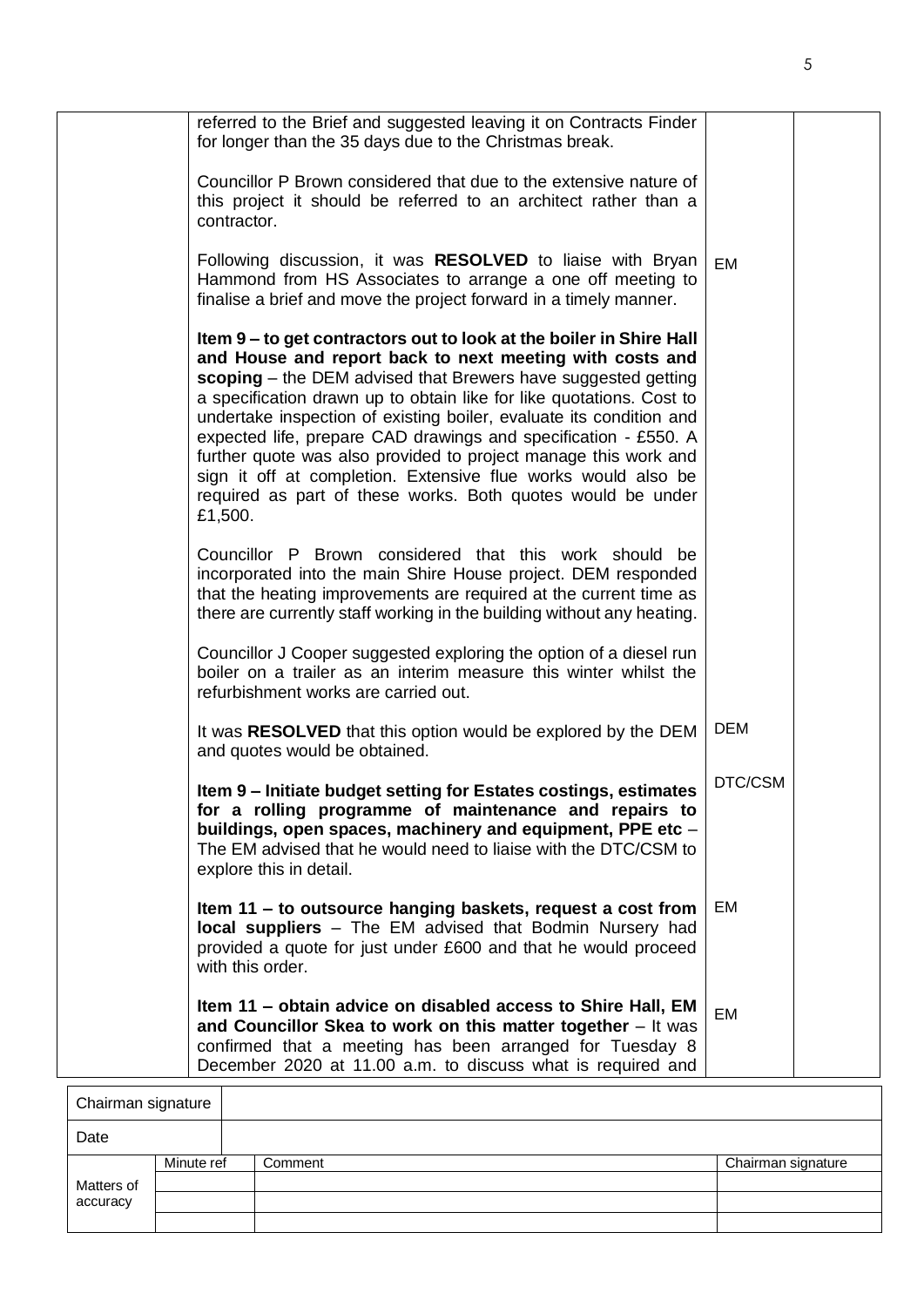|              | Councillor Skea would then progress this work and report back to<br>a future meeting.<br>Item 15 - to find and purchase an integrated electronic work<br>system which is compatible with the Accounts system - The<br>EM advised that a presentation of the Work Wallet system would<br>be arranged in due course. There were some concerns whether it<br>would be compatible with the Sage system.<br>It was agreed that an additional meeting be arranged for a<br>demonstration of the Work Wallet system. | EM |  |
|--------------|---------------------------------------------------------------------------------------------------------------------------------------------------------------------------------------------------------------------------------------------------------------------------------------------------------------------------------------------------------------------------------------------------------------------------------------------------------------------------------------------------------------|----|--|
| EST/2020/077 | To consider an update of Poorsfield matters - R Davies                                                                                                                                                                                                                                                                                                                                                                                                                                                        |    |  |
|              | The EM reported that DC Shift Ltd has been engaged to remove<br>the more problematic rubbish from the site at a cost of £1,800. The<br>polytunnel frame and covering is still on site, Plants, plastic pots,<br>rent a fence, trailers, rubbish etc have all been removed by BTC.                                                                                                                                                                                                                             |    |  |
|              | The EM advised that there is an interested party wishing to<br>purchase the polytunnel.                                                                                                                                                                                                                                                                                                                                                                                                                       |    |  |
|              | Councillor J Cooper asked if the whips which were donated by the<br>Rotary are still on site. The EM advised they are now established<br>trees which cannot be moved and are best left in position as they<br>provide a shelterbelt.                                                                                                                                                                                                                                                                          |    |  |
|              | Councillor T Barbery enquired whether the granite was still stored<br>on site. The EM advised that it was still in situ but hoped to relocate<br>it to the site of the former skate park for storage. He added that a<br>specialist vehicle would be required to move it due to the excessive<br>weight.                                                                                                                                                                                                      |    |  |
|              | It was RESOLVED that the polytunnel is sold to the interested party<br>and the site be left in a tidy condition.                                                                                                                                                                                                                                                                                                                                                                                              | EM |  |
| EST/2020/078 | To receive an update on arranging a demonstration of work<br>scheduling programme - R Davies                                                                                                                                                                                                                                                                                                                                                                                                                  |    |  |
|              | This matter was discussed earlier in the meeting, at Item<br>EST/2020/076.                                                                                                                                                                                                                                                                                                                                                                                                                                    |    |  |
| EST/2020/079 | To receive an update on enlisting a planning consultant to<br>deal with the works around skatepark and priory pond: $-R$<br><b>Davies</b>                                                                                                                                                                                                                                                                                                                                                                     |    |  |
|              | Planning permission for the Installation of 4 x 8m light<br>poles and floodlights,<br>galvanised columns and associated lights                                                                                                                                                                                                                                                                                                                                                                                |    |  |

| Chairman signature |            |         |                    |
|--------------------|------------|---------|--------------------|
| Date               |            |         |                    |
|                    | Minute ref | Comment | Chairman signature |
| Matters of         |            |         |                    |
| accuracy           |            |         |                    |
|                    |            |         |                    |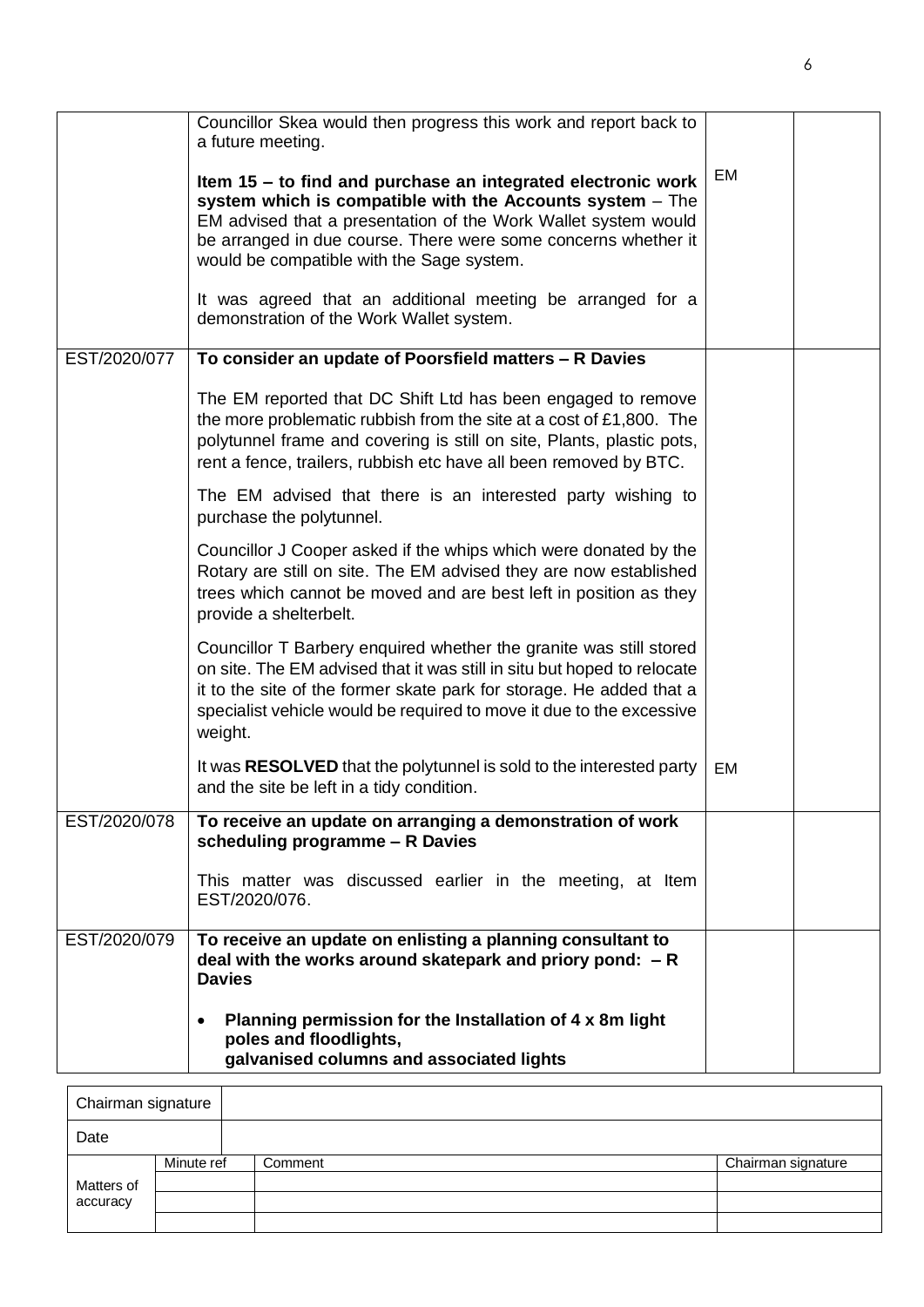|                    | Skate park planning application PA19/10371 - to submit<br>application to place on hold the construction of acoustic<br>fence, can be done 3 different ways; Non-Material<br>Amendment, S73 application to vary the condition, or full<br>application.<br>This matter was discussed in detail within the Actions section of the<br>meeting under Item EST/2020/076. |  |  |  |
|--------------------|--------------------------------------------------------------------------------------------------------------------------------------------------------------------------------------------------------------------------------------------------------------------------------------------------------------------------------------------------------------------|--|--|--|
| EST/2020/080       | To receive a planting scheme for agreement in respect of<br>colours and design that complements the Tour of Britain event<br>due to happen in $2021 - R$ Davies                                                                                                                                                                                                    |  |  |  |
|                    | As agreed by the Chair, this item was deferred to the confidential<br>section of the meeting.                                                                                                                                                                                                                                                                      |  |  |  |
| EST/2020/081       | To consider and agree RTP to manage and conclude<br>inspection for Turret Clock Work - R Davies                                                                                                                                                                                                                                                                    |  |  |  |
|                    | The EM reported that the quote from RTP Surveyors to complete<br>the inspection and to manage the entire second section including<br>submitting the working on the highway application and for the hiring<br>of the cherry picker, would be £1,050. Further quotes can be<br>obtained if required.                                                                 |  |  |  |
|                    | Councillor P Brown suggested that this item be deferred until such<br>time that there is a full Estates Team in place to manage this work.                                                                                                                                                                                                                         |  |  |  |
|                    | It was RESOLVED to defer this matter as agreed until such time<br>that the Architectural Project Management Group can manage this<br>work, resolving issues starting with the most important projects first.                                                                                                                                                       |  |  |  |
| EST/2020/082       | To consider and agree the cleaning contracts for public toilets,<br>and to receive a breakdown of costs and detailed specification<br>during the COVID period - R Davies                                                                                                                                                                                           |  |  |  |
|                    | The Chair enquired what sort of contract BTC has with Cormac<br>when they are charging 50% for cleaning toilets which they are not<br>cleaning.                                                                                                                                                                                                                    |  |  |  |
|                    | The EM advised that during the lockdown period Cormac continued<br>to charge BTC for its contract at a rate of 50% due to having to<br>retain its staff.                                                                                                                                                                                                           |  |  |  |
|                    | The Chair considered this was unacceptable and requested that<br>the EM look closely at the specification of the contract and take<br>action as appropriate.                                                                                                                                                                                                       |  |  |  |
| Chairman sionature |                                                                                                                                                                                                                                                                                                                                                                    |  |  |  |

| Chairman signature |            |         |                    |
|--------------------|------------|---------|--------------------|
| Date               |            |         |                    |
| Matters of         | Minute ref | Comment | Chairman signature |
|                    |            |         |                    |
| accuracy           |            |         |                    |
|                    |            |         |                    |